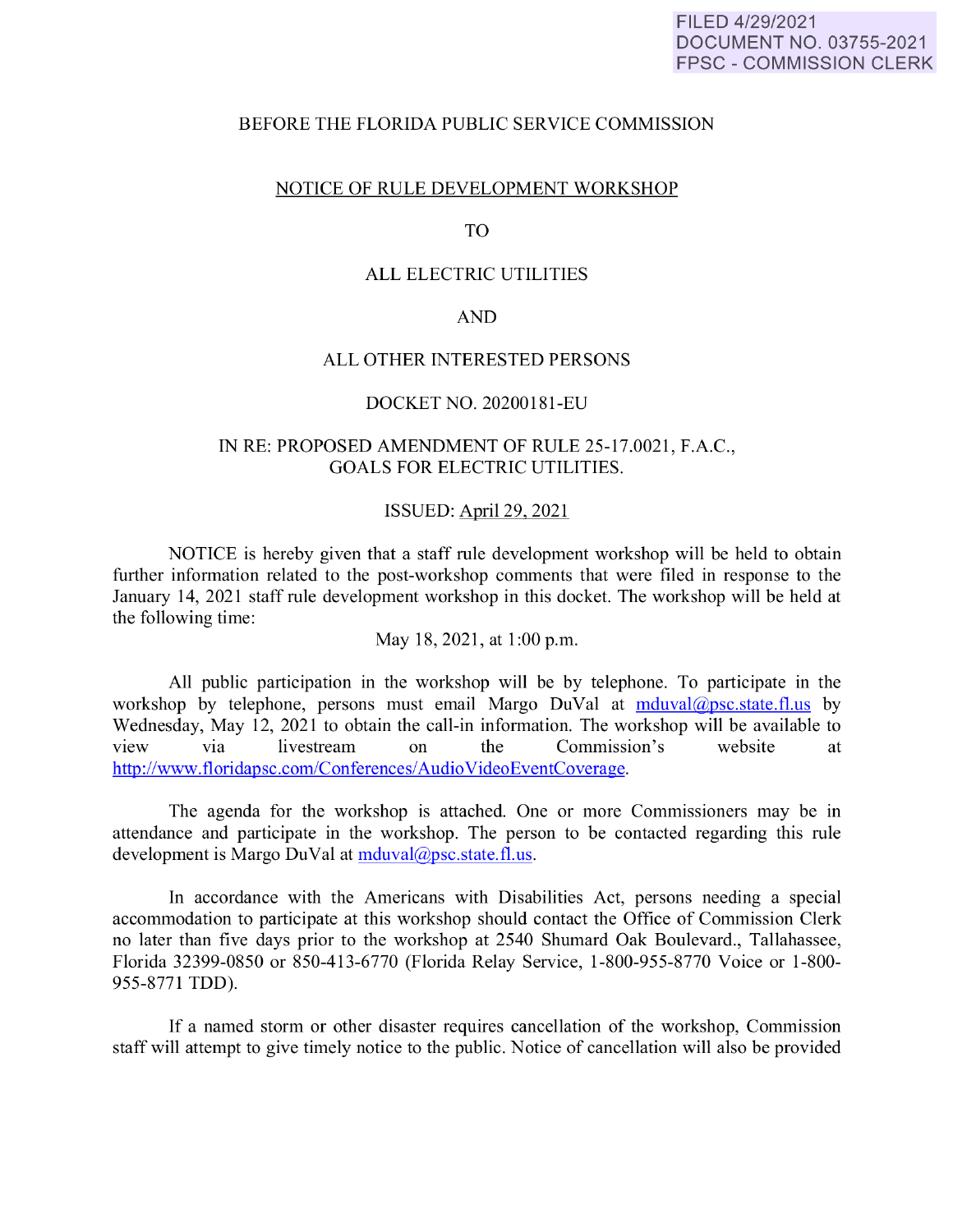NOTICE OF RULE DEVELOPMENT WORKSHOP DOCKET NO. 20200181-EU PAGE2

on the Commission's website (www.floridapsc.com) under the Hot Topics link found on the home page. Cancellation can also be confirmed by calling the Office of the General Counsel at 850-413-6199.

By DIRECTION of the Florida Public Service Commission this 29th day of April, 2021.

ADAM J. TETTZMAN Commission Clerk Florida Public Service Commission 2540 Shumard Oak Boulevard Tallahassee, Florida 32399 (850) 413-6770 www.floridapsc.com

Copies furnished: A copy of this document is provided to the parties of record at the time of issuance and, if applicable, interested persons.

MAD